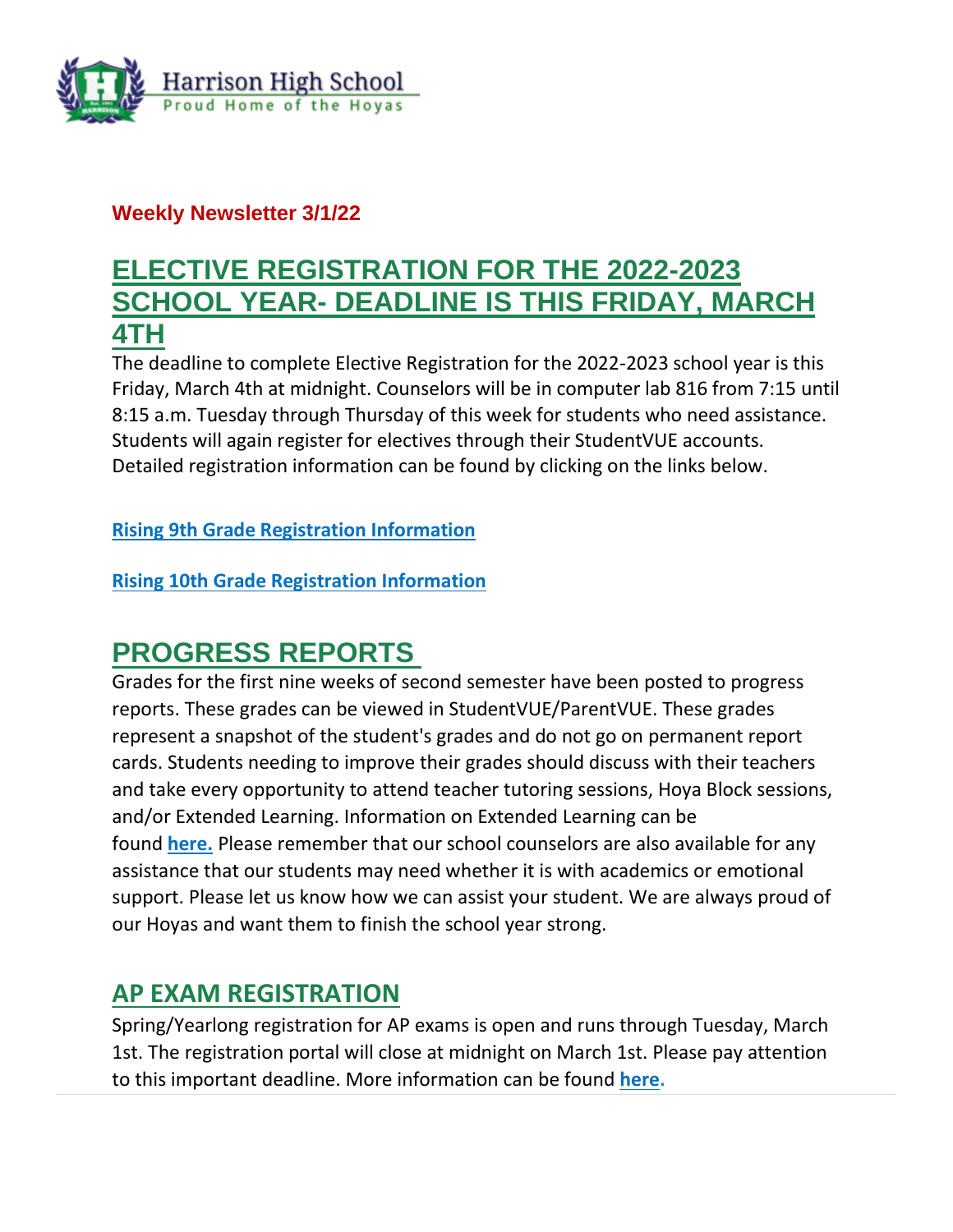

# **AP BOOT CAMP**

We will be offering an AP boot camp this year to get out students ready for AP exams. Students, please register by clicking on the QR code in the flyer below.



# **UPCOMING TESTING DATES**

Please review the below schedule for upcoming testing for this semester. You can also visit our website by clicking **[here](http://url503.cobbk12.org/ls/click?upn=lifxRKNE4qaF4JWLXkbAsjh7ycX9GyI4V6qRbFFivNpp-2B3syQ-2BF1CRoHOrZqfnEtQcfUXEzQ4WYketaNTGV348SK885HARn4hFsQPUpzXyljIvqhTOrFZNMTWBYGN8YGTbsVq49WmIKH0Y0l0i5WIA-3D-3DdObk_W-2BfLYUoUwwI1tuGClKRhhPOSepcZIFoXnUIMjiA717kQ1i13BNQTwwJ9cl-2BWArXr6-2FDxoCbNFrRaplJKtN7fZ1o8H42aJHuVG8pdCQnrDMcBsil8tA3F-2FuJsnZ42ksYbFrUSvXarsUGqhpUGVevthTX0TsOnt59lDpJj7Mwsqxfk4bH6FwuMXyCGYAU4wBuYFyFkP6EJ7oxCe3Th6-2F4OaNiHhdua8xnh7zXft76nDMvfeofXZ9UhYrXl2PQF0lhDHWVDhGNKjxe-2F4al-2ByooRxQ-3D-3D)** for updated information on testing.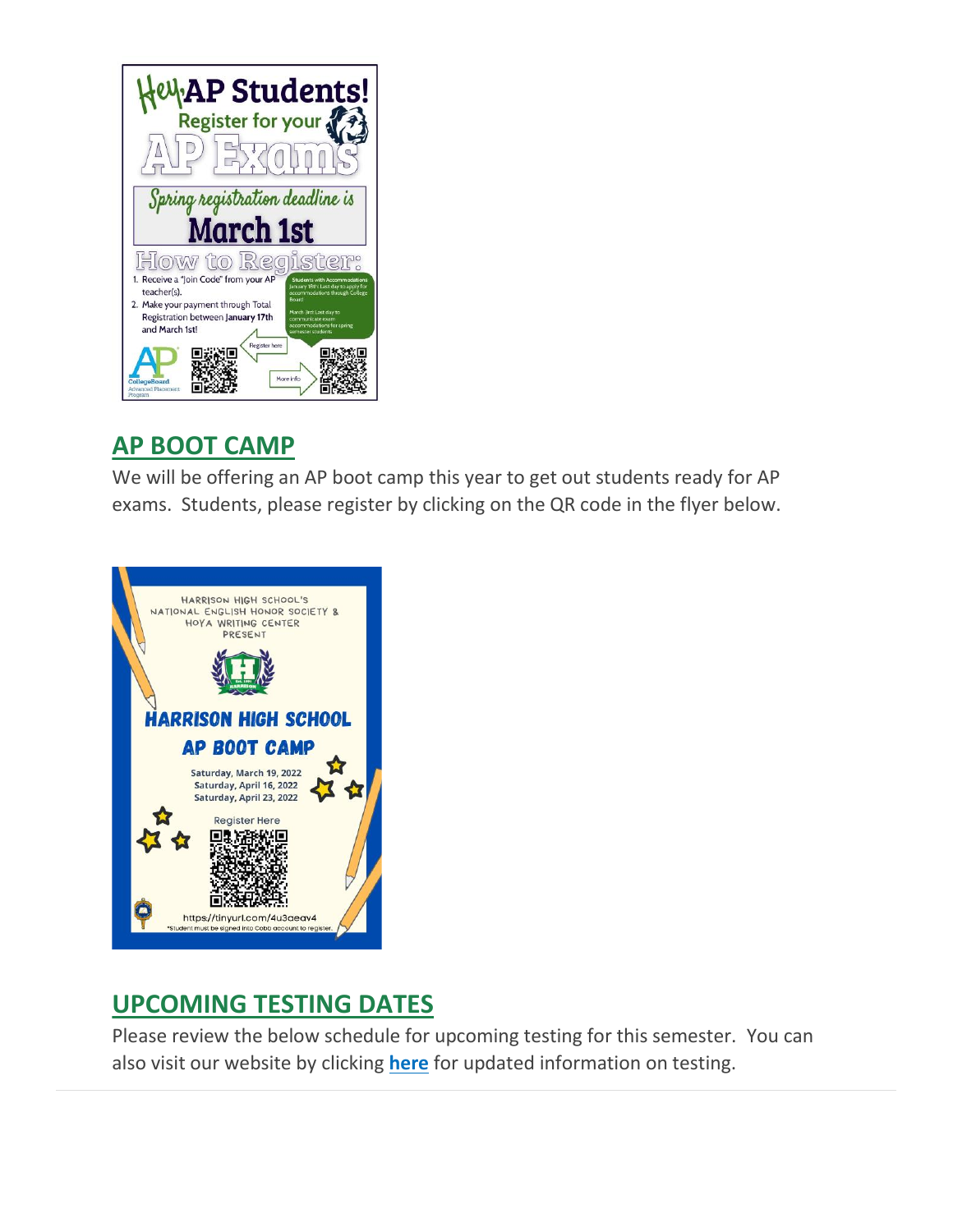

**HARRISON HIGH SCHOOL** tones End of Course Asse ember 30 – December 15 In Lit, Algebra 1, U.S. History, Biology **April 26 - May 17** ican Lit, Algebra 1, U.S. History, Biology

| - эрпик аснанизиатель |                                                                   |           |            | $J0111111Y \supset \cdots$ and that $V \supset \cdots$ |           |  |
|-----------------------|-------------------------------------------------------------------|-----------|------------|--------------------------------------------------------|-----------|--|
|                       | <b>AP Testing Schedule</b>                                        |           |            | 9 <sub>2</sub> , Grade - Universal Screening (RI/MI)   |           |  |
| May 2                 | U.S Gov. and Politics                                             | Montina   | <b>Jut</b> | Aug 2 - Aug 31                                         | Pre-Test  |  |
| May 2                 | Chemisto                                                          | Afternoon | semester   | Nov 1 - Nov. 19                                        | Post-Test |  |
| May 2                 | Spanish Literature and Culture                                    | Afternoon | 2nd        | $\n  Jan 5 - Jan 28\n$                                 | Pre-Test  |  |
| May 3                 | Environmental Science                                             | Montina   | semester   | March 21 - May 20 Post-Test                            |           |  |
| May 3                 | Psychology                                                        | Afternoon |            |                                                        |           |  |
| May 4                 | English Literature and Composition.                               | Monting   |            |                                                        |           |  |
| May 4                 | Comparative Government and Politics<br>Computer Science           | Afternoon |            |                                                        |           |  |
| May 5                 | Human Geography<br>Macrocoonomics                                 | Moning    |            |                                                        |           |  |
| May 5                 | <b>Rutistics</b>                                                  | Afternoon |            |                                                        |           |  |
| May 6                 | European History<br>United States History                         | Moning    |            |                                                        |           |  |
| May 6                 | Art History<br>Microeconomics <sup>3</sup>                        | Afternoon |            |                                                        |           |  |
| May 9                 | Calculus AB<br>Calculus BC                                        | Monting   |            |                                                        |           |  |
| May 9                 | Computer Science Principles                                       | Afternoon |            |                                                        |           |  |
| May 10                | English Language and Composition                                  | Montine   |            |                                                        |           |  |
| May 10                | Physics C: Mechanics                                              | Afternoon |            |                                                        |           |  |
| May 11                | Spanish Language and Culture                                      | Monting   |            |                                                        |           |  |
| May 11                | Biology                                                           | Afternoon |            |                                                        |           |  |
| May 12                | French Language and Culture<br>World History                      | Monting   |            |                                                        |           |  |
| May 12                | Physics 1: Algebra-based                                          | Afternoon |            |                                                        |           |  |
|                       | May 13 Music Theory                                               | Moning    |            |                                                        |           |  |
| May 13                | 2D Art and Design Portfolio Deadline<br>Physics 2: Algebra -based | Afternoon |            |                                                        |           |  |

# **HOYA BLOCK NEWS**

If you would like to make a change to your Hoya Block please visit the Main Office, Learning Commons, Counseling Office, and the Attendance Office to submit a change request form. Please contact **[mandy.sitten@cobbk12.org](mailto:mandy.sitten@cobbk12.org)** if you have questions.

# **SENIOR NEWS**

### **CAP AND GOWN PICK UP**

Cap & Gown Distribution has been RESCHEDULED (due to shipping issues on the vendor's end) to March 24th in the lobby of the PAC during all lunches. Dual enrollment/early graduates and CVA students may pick up their cap & gown from 10 am until 1 pm on March 24th.

Please update your calendars to reflect the new pickup date.

Seniors:

Did you attend an elementary school in the Harrison cluster? If so, save the date – senior walks at your elementary schools that feed into Harrison will be held in the afternoon on May 20th. Seniors wear cap and gown and get recognized at their former elementary schools.

Further details to come…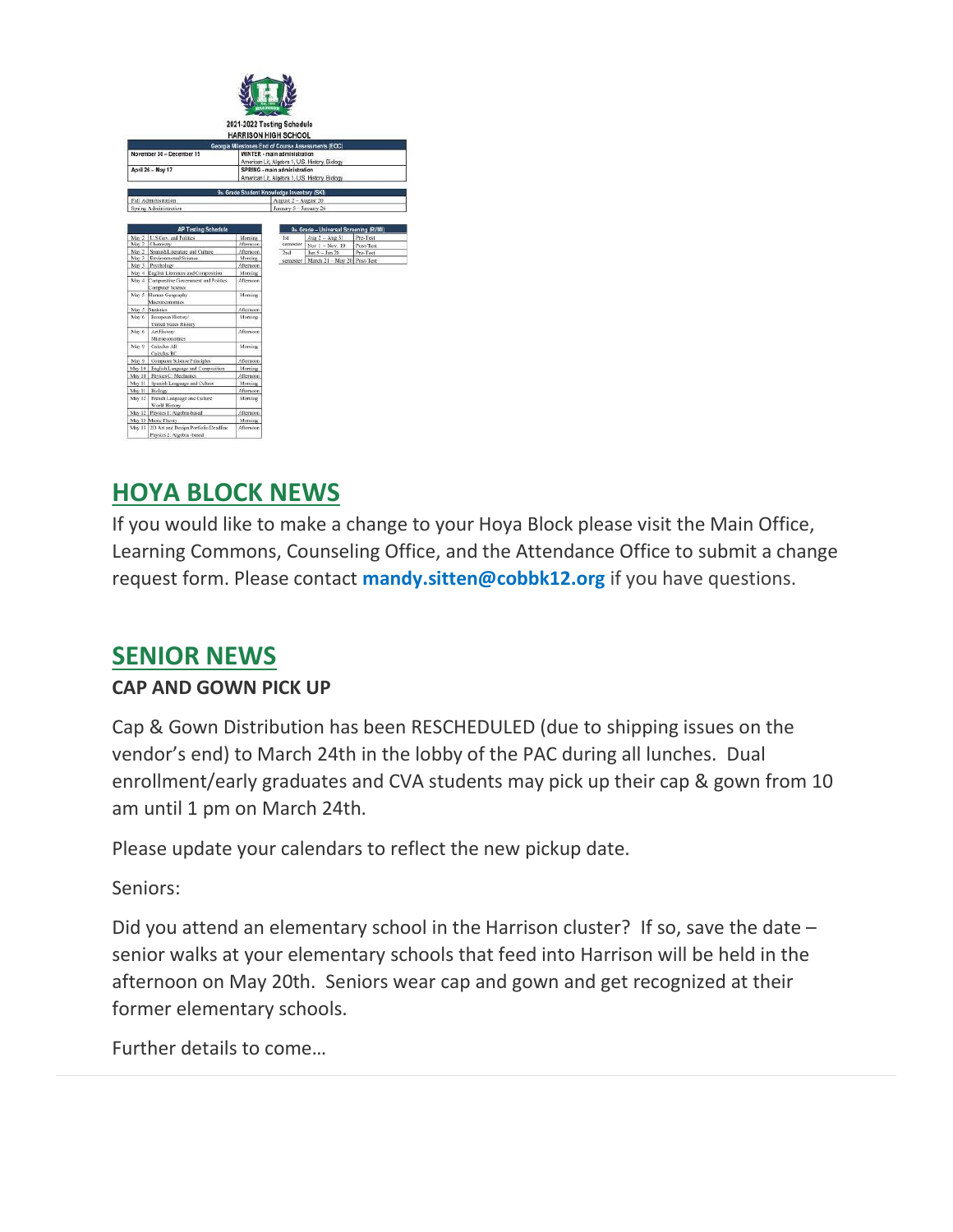

## **PROM**

We are looking forward to hosting our juniors and seniors for this year's prom at Fernbank Museum on Saturday, March 12th! It's going to be a spectacular night! Ticket sales will occur through MyPaymentsPlus from 2/8/22-3/8/22. The cost for each guest is \$75, which includes admission to the venue, drinks and desserts, a DJ, photobooth, and more!



# **NATIONAL HONOR SOCIETY**

Sophomores and juniors with at minimum 3.9 weighted GPA received a letter inviting them to begin the application process for National Honor Society. Letters were distributed in advisement on Friday, February 18, 2022. Membership in National Honor Society is based on scholarship, leadership, service, and character. Academically qualified students who are interested in membership must attend one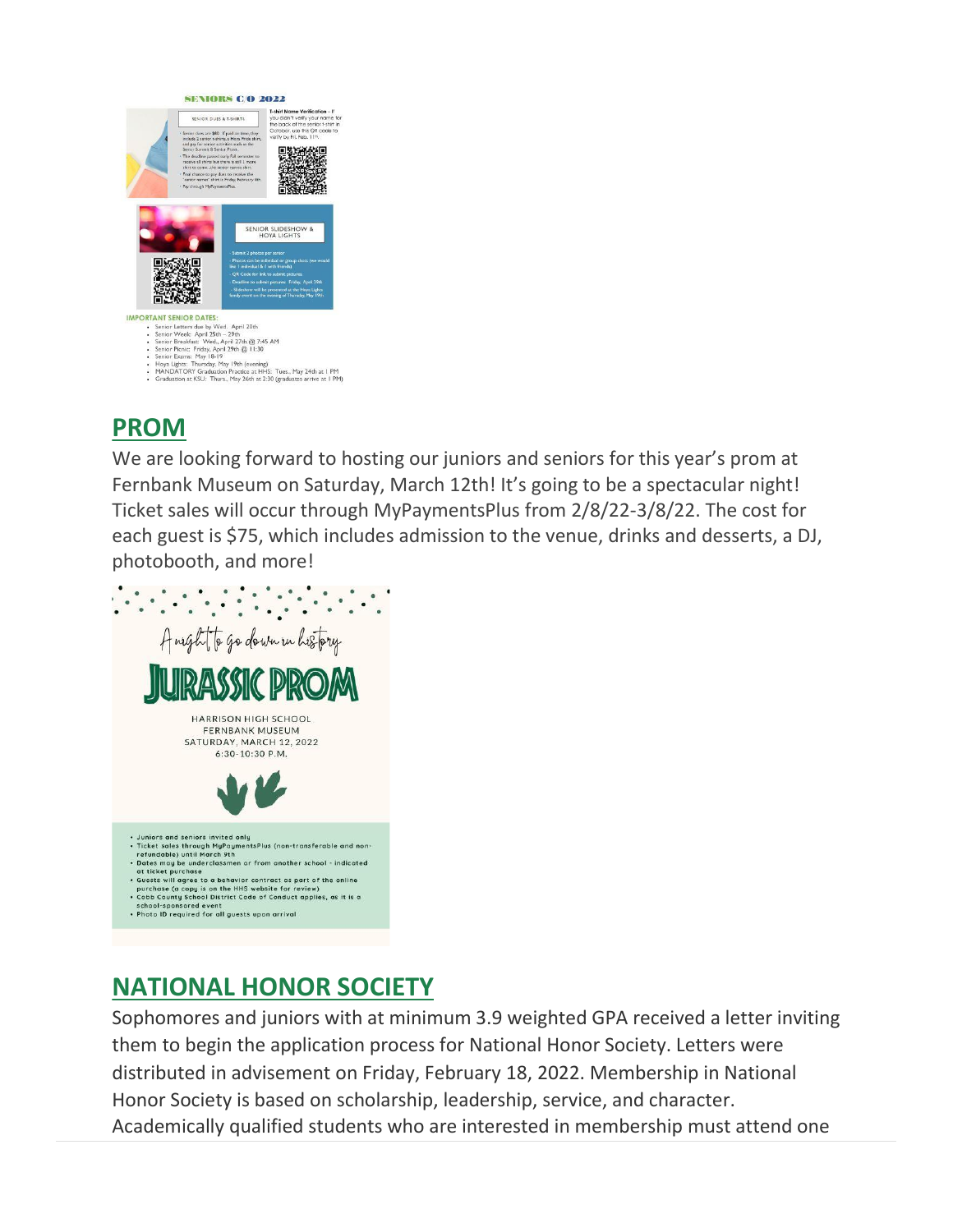of the following information sessions (for approximately 10 -15 minutes) to receive an application packet.

### **Tuesday, March 1st**

Morning Session at 7:55 am in room 9106 with Mrs. Motsinger Afternoon Session at 3:40 pm in room 9325 with Mrs. Loesch

**Wednesday, March 2nd** Afternoon Session at 3:40 pm in room 9106 with Mrs. Motsinger

**Thursday, March 3rd** Morning Session at 7:55 am in room 9106 with Mrs. Motsinger Afternoon Session at 3:40 pm in room 9325 with Mrs. Loesch

### **Friday, March 4th** Morning Session at 7:55 am in room 9325 with Mrs. Loesch

# **CCSD LAPTOPS**

We are so happy that most of our students have received and are using their countyissued laptops. Thank you, parents, for opting in, and students for bringing your fully charged laptops to school daily.

You can help protect your laptop by either using the county-issued carrying case or another suitable protective case. Carrying your laptop without a case leads to potentially increased damage to the laptop. Unfortunately, computer parts are subject to supply chain issues as well, and a broken laptop may take some time to fix. We don't have loaner laptops available, so please be proactive.

We suggest keeping your charging cords at home. This prevents loss, damage, or even theft. Charge your computer fully every night, and you won't need a charging cord at school.

Students, please do your part to take care of this amazing resource that the county has provided by taking the extra time to protect your laptop.

# **CAFETERIA NEWS**

Please check the Food and Nutrition Services website frequently for updated information on Paying for Meals, Menus, Allergy & Special Nutrition Needs, Wellness Information, and Employment Opportunities.

**[https://www.cobbk12.org/foodservices/page/45098/paying-for-meals](http://url503.cobbk12.org/ls/click?upn=oq5wnnHoD1NAxpT8rNAGXIgEcF6cFUXUYIe-2B8AO3LVyx4t4OJsNWVhu0iEI2j90fBOcAAqhr4f3pHktzPZuYg83p0mcu7zlRbWoKDhAG9jg-3Do6u9_W-2BfLYUoUwwI1tuGClKRhhPOSepcZIFoXnUIMjiA717kQ1i13BNQTwwJ9cl-2BWArXr6-2FDxoCbNFrRaplJKtN7fZ1o8H42aJHuVG8pdCQnrDMcBsil8tA3F-2FuJsnZ42ksYblJxpRjDWjrOiyvhDWsxwVjRzgGxBlufjge7OMYdCs2Nnua6mQfRvDmlBQs3afSoUuJk6KurMfxL3cxcZZq5gWI-2FyB4zGX5nkeyhmWtGApvYINyfmzuej-2FuOtGRn8NLFd7GTD72mpOonvZwIRaWCBxw-3D-3D)**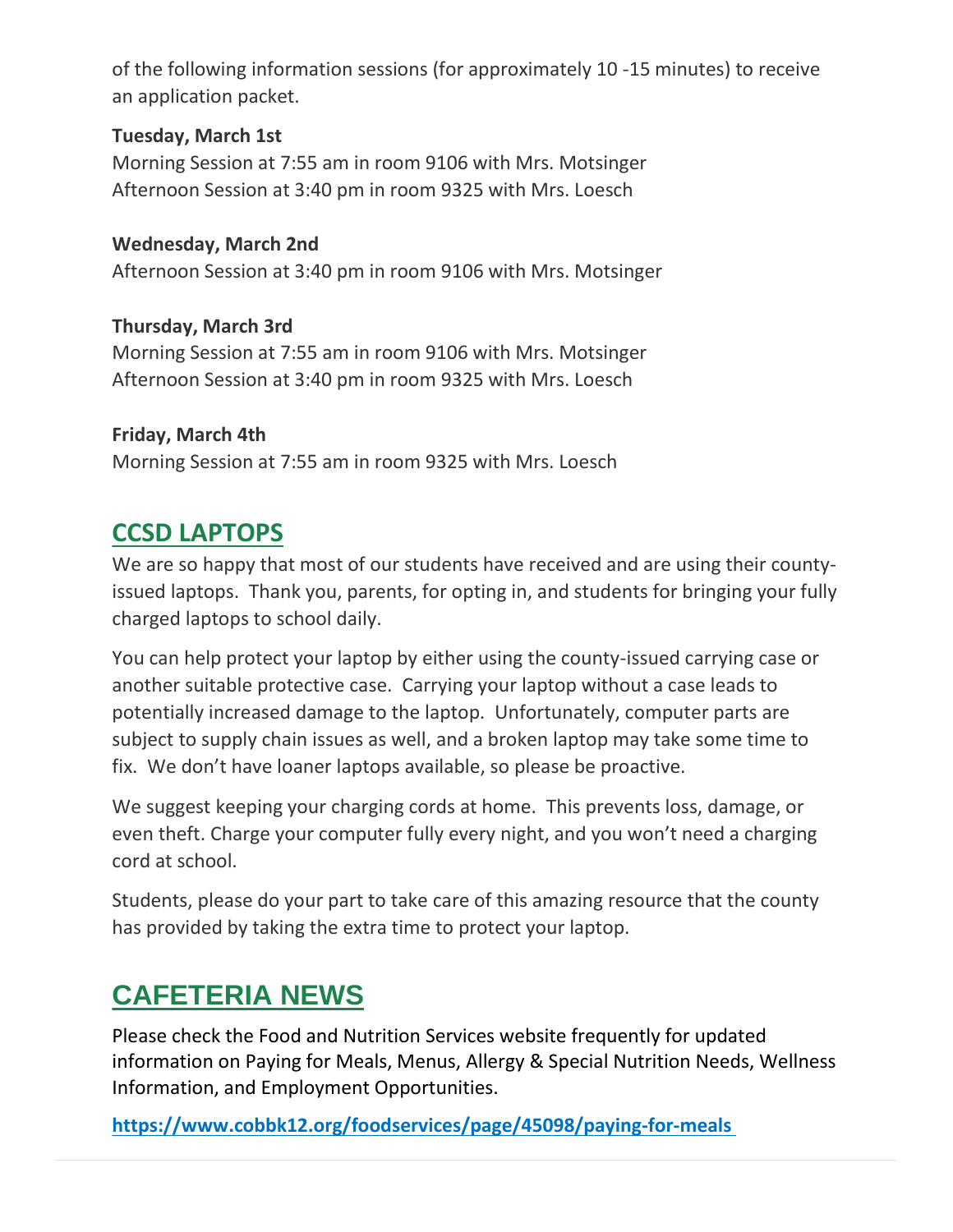# **HOYA NEWS**

### **HARRISON CELEBRATES BLACK HISTORY MONTH**

Please click **[here](http://url503.cobbk12.org/ls/click?upn=oq5wnnHoD1NAxpT8rNAGXCNvR2E3rqz5lLRrOF56wksqhE4rIrHQIG0qbFvuHfYk7aVv_W-2BfLYUoUwwI1tuGClKRhhPOSepcZIFoXnUIMjiA717kQ1i13BNQTwwJ9cl-2BWArXr6-2FDxoCbNFrRaplJKtN7fZ1o8H42aJHuVG8pdCQnrDMcBsil8tA3F-2FuJsnZ42ksYb5cU3g35t7CNghg5OX9e70COMWgUIkOqO8RZiUJQp2WCfm9-2BdbkFNI4dO6FCB6j1F5UcSwaqIQQYOMKV5CQfkDjRhmhRaaInimApcrR9L2I6xv-2FUyvZ9loTX9OcencBYcFIRl6uGlgH9VL57sbSepdQ-3D-3D)** to read about Harrison's Black History Month activities!



#### **WRITING FAIR WINNERS**

Congratulations to our Harrison Writing Fair winners!

9th Grade: Madyson Meyer

10th Grade: Wandi Hadebe

11th Grade: Katherine Calhoun

12th Grade: Lindsay Adam

These writers will advance to the CCSD Writing Fair. All students who submitted an entry to the Harrison Writing Fair can stop by 9106 to pick up a goody bag for their participation.

#### **ORCHESTRA**

Congratulations to all of our Orchestras for receiving superior ratings for their performances at this year's Large Group Performance Evaluations! The students were evaluated by three state GMEA Adjudicators and an additional Sight-reading judge. This is a wonderful accomplishment for our orchestras particularly considering the challenges of the last couple of years. Way to go!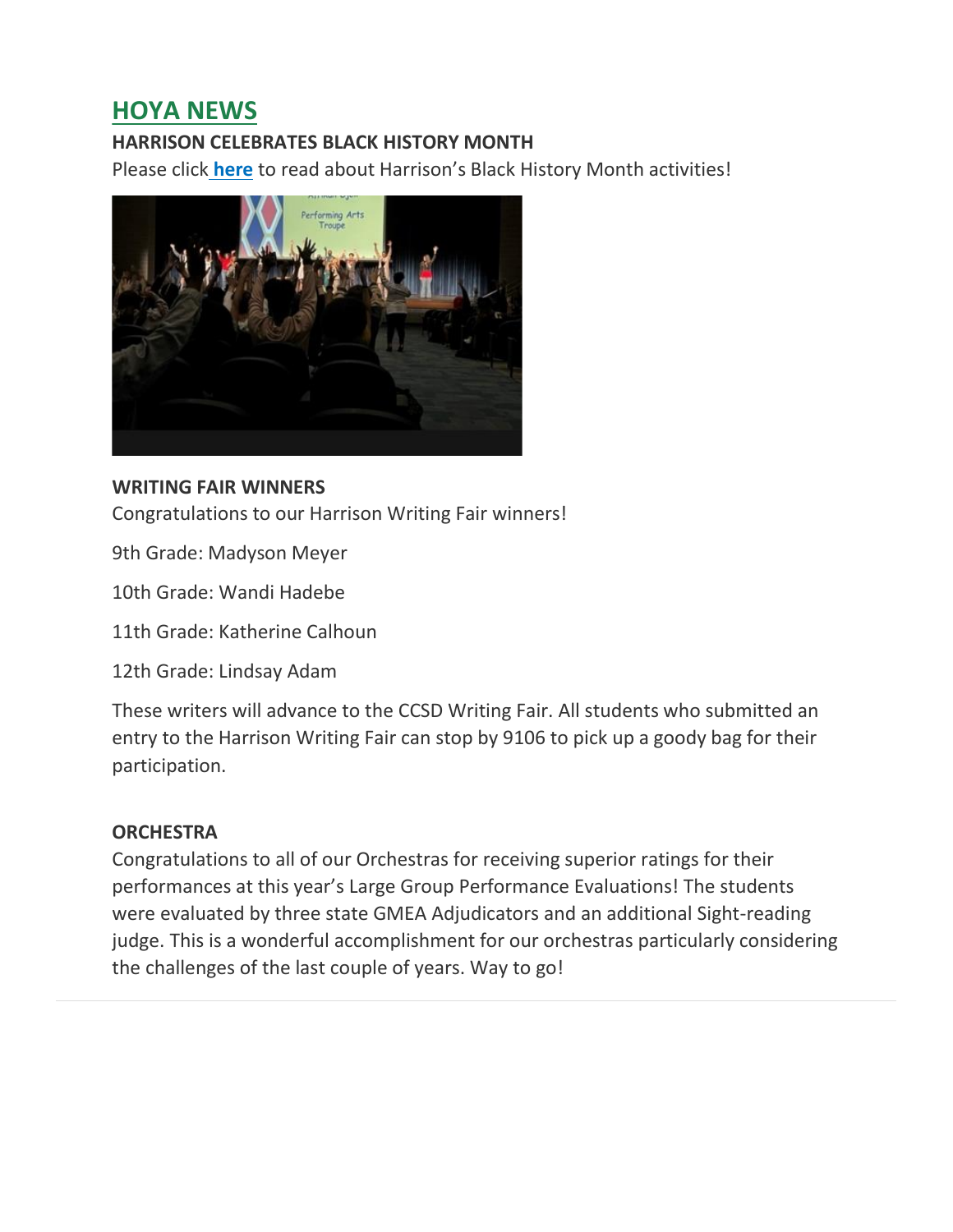

# **COUNSELING NEWS**

### **COUNSELING CALENDAR**

Please check the Counseling Calendar frequently for important dates, including Virtual Parent and Student Q&A sessions, Virtual College Visit information, and much more! Click here, **[Harrison Counseling Calendar,](http://url503.cobbk12.org/ls/click?upn=G8An3K6JlHsR8QtKBFuzdoB1znjZkDc3Km2Sgf1PHVodwV6VgRMiwQQL-2F79BHEQra7DV94YM-2Fu3jRroQrZebB0ICbAiiTSOxf2VOsZ9D5nW8n4m8qqkXdxeSO2hlSA3UyvfMGWbP-2BL0z6gmtleFIjXJmfcH41EVFv2oCj87cm6rZyB8XpGoYTeMfqHO-2FL19zCvBy_W-2BfLYUoUwwI1tuGClKRhhPOSepcZIFoXnUIMjiA717kQ1i13BNQTwwJ9cl-2BWArXr6-2FDxoCbNFrRaplJKtN7fZ1o8H42aJHuVG8pdCQnrDMcBsil8tA3F-2FuJsnZ42ksYb6lmYG2iZ6brySiTOUaQlfFitxX2XPHXOiQXp2WZ0oa4JYu0QjHmf7cww32n4sPZfGcXTF7j256ixDw3oqrokXSTfEE8t1hTNX2dQkMH-2FQiaKrIQQur6ueSzg1dAVjJzz-2B0C83o3AjturK2jTBU8C-2BQ-3D-3D)** or go to the Counseling page on **[www.harrisonhigh.org](http://url503.cobbk12.org/ls/click?upn=oq5wnnHoD1NAxpT8rNAGXO9pgQjsMrFEdSeXOUfDN1SmFc2KsGzpApGt0h4W-2BnTi3qOMFT0pAhpU4g9jzi2oghIA-2BD5qxCmArcny4yPncCY-3D0RwR_W-2BfLYUoUwwI1tuGClKRhhPOSepcZIFoXnUIMjiA717kQ1i13BNQTwwJ9cl-2BWArXr6-2FDxoCbNFrRaplJKtN7fZ1o8H42aJHuVG8pdCQnrDMcBsil8tA3F-2FuJsnZ42ksYbX8HJs5R5nmsYiJ0AoZgwHbeXd2iWUJh90nl3WskWwi9DlcUeki4Vx-2Fq5ZZ3TpOHlsf1ZLVwkn0HTFAs7RaDeMzjyGGt4N6jg6FFLkE4gu78qtSzaXeP-2BRusrLXH8aXZaH-2FzWsJ7QXQFwazv-2FWL37tQ-3D-3D)**.

### **VIRTUAL COLLEGE VISITS**

We have several Virtual College Visits set up for our Harrison Students. Please check these out here: **[Harrison Virtual College Visits](http://url503.cobbk12.org/ls/click?upn=G8An3K6JlHsR8QtKBFuzdogXPJqD3Uz2QqY8s2OfxygfiXPa-2BLVg3oKWlcUFgjTffPxwSarE77p-2FOfJTl3QvbpgPiFEQheAZA772IpRJMifiqQmDkS-2BKBGjOIoKGjM7QQDhTGARgZvMYUugThyMfc1u3H422O6jO2zhAvrxBFglXp3F6gpegHyc5A3y-2BtXoarMbtV-2FDS2nSwRHJx513wzw-3D-3D-wrp_W-2BfLYUoUwwI1tuGClKRhhPOSepcZIFoXnUIMjiA717kQ1i13BNQTwwJ9cl-2BWArXr6-2FDxoCbNFrRaplJKtN7fZ1o8H42aJHuVG8pdCQnrDMcBsil8tA3F-2FuJsnZ42ksYb-2BdfwpILcLldRDA-2FX9AYlDZfhH8BmzfkWv0-2BjTm9gMLSBnSUbst2QVvM4eYwgERPjUbK0RrSaC4geJlQCVkDlRrgkC0qR3NFounTN1T3LmpNoewDXtsuApYDDjWPEEtovGi8MAqLdAozxX1uageSyhg-3D-3D)** and on the Counseling Website.



### **CLASS NEWSLETTERS**

Class newsletters are now sent to all students and parents through CTLS, and you no longer need to register. Please make sure your email is correct in

StudentVUE/ParentVUE to make sure that you receive the monthly newsletter. Your most recent class newsletter can be viewed using the links below:

#### **Freshman [Class of 2025](http://url503.cobbk12.org/ls/click?upn=HU5K2q0Fz5ADTGboxPzOzV-2FXL0qE7BYVJk79MoYchrZ53ajsb0iX9IXF6-2FxrILWBti7st-2FroAwljtjbpONXWG5dPH8d4me6En0REb6-2FdFH9STobrkLwu-2BvS-2BFQxW-2F3XJ1dmX_W-2BfLYUoUwwI1tuGClKRhhPOSepcZIFoXnUIMjiA717kQ1i13BNQTwwJ9cl-2BWArXr6-2FDxoCbNFrRaplJKtN7fZ1o8H42aJHuVG8pdCQnrDMcBsil8tA3F-2FuJsnZ42ksYbz5EuOWj2gyUB1f-2BK9517Pg4ZASJcUYHV7kbeiUk-2FZgurbKjWgNzfNoI1hWqC9FkgocrTnXFfwlTT-2BMRdLbKsMMSFoR5A0cYENNeQsFpWEQ2RgxOjlvmtjkqPNfHTaK9vSKYRQmBYHLyAOOD4xWUiMA-3D-3D)**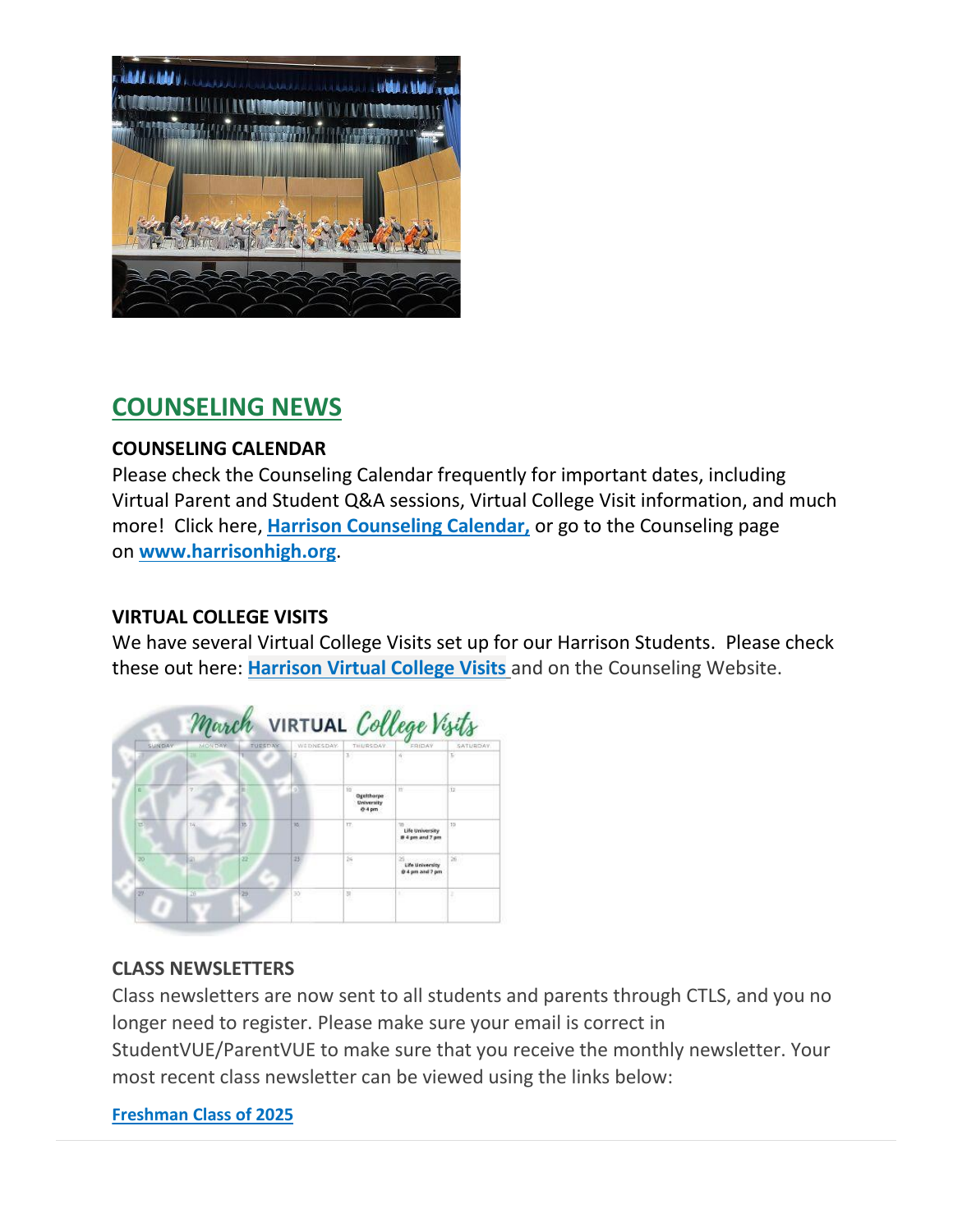#### **Sophomore [Class of 2024](http://url503.cobbk12.org/ls/click?upn=HU5K2q0Fz5ADTGboxPzOzV-2FXL0qE7BYVJk79MoYchrb7GCnaJoKJoPPSn-2BAmTIlHXWAJ3F2sT2upOSxQf1Ihb2GDuOBY8g-2FXu7qfR-2Fqp-2F3KW1nkfNSosf0nsg9BC0rm88eBP_W-2BfLYUoUwwI1tuGClKRhhPOSepcZIFoXnUIMjiA717kQ1i13BNQTwwJ9cl-2BWArXr6-2FDxoCbNFrRaplJKtN7fZ1o8H42aJHuVG8pdCQnrDMcBsil8tA3F-2FuJsnZ42ksYbBruASiKfQp-2B1dMyfZ-2F9oOFoDAGE9bc9q7UelmTlZRCM7lotviYSjoNYKU1tdF3sCMkw3Ly9bOiRRasIy-2FP9tNxiSxWnSE6FjBmaYasqWBzeqNhvQselYm-2BdFp-2BJLBQIcY60RfxDnEjSSgJmN-2BRgrDw-3D-3D)**

**[Junior Class of 2023](http://url503.cobbk12.org/ls/click?upn=HU5K2q0Fz5ADTGboxPzOzV-2FXL0qE7BYVJk79MoYchrbR-2FBxZKrcAByjx2OlGWgpB-2BKS8aHW4sqUIorB96oXr4NyfMrfXAsJWrojBFZVbfrMaQn4-2BWM1Cavfi22ibd7dI53RL_W-2BfLYUoUwwI1tuGClKRhhPOSepcZIFoXnUIMjiA717kQ1i13BNQTwwJ9cl-2BWArXr6-2FDxoCbNFrRaplJKtN7fZ1o8H42aJHuVG8pdCQnrDMcBsil8tA3F-2FuJsnZ42ksYbVK9FfjuGNgjp-2FvgxewYjgsanYgQJuuy38Ga-2FeT-2Ftudz6UBzVjCihRh-2BnKrleDuorbQeatfPeaCOQAT1sqfWH8pykXy1-2B4LzJMNiB-2BaCHcUfoSZOHwxAU5fqeUuE5FVmNdpuE2gp24DcaeOLhT4-2Brjw-3D-3D)**

**[Senior Class of 2022](http://url503.cobbk12.org/ls/click?upn=HU5K2q0Fz5ADTGboxPzOzV-2FXL0qE7BYVJk79MoYchrZznAj5f3GXrgc7toFDpjjTBa1tX-2BzKpChLQbzOvYboPcS1sApZpDsfGCKlJ9lYn58nv915Nw9p835y8oEzCKpnPi7U_W-2BfLYUoUwwI1tuGClKRhhPOSepcZIFoXnUIMjiA717kQ1i13BNQTwwJ9cl-2BWArXr6-2FDxoCbNFrRaplJKtN7fZ1o8H42aJHuVG8pdCQnrDMcBsil8tA3F-2FuJsnZ42ksYb58nxPZxMEJm2YlmhBqMdncIL6035gyDr9RvsYe1PZMG-2FNYHw-2BRmiC7htOyNiNbgO5UBazeKrGpjO5PaHQyYYX9DZe4wIl5UtGzjGm2icpgIGk9QJjIrrA5McVC50zjCl5YjrjoCQQwQf3TEox5EHZQ-3D-3D)**

### **HOYA BLOCK COLLEGE VISIT OPPORTUNITIES**

We have invited some of the top colleges that our Hoyas attend after graduation for a face-to-face visit during select Hoya Block days in March and April. These are small group presentations with a representative from each school and space is limited. Please see the flyer below for information on how your student can sign up.



### **APPLEROUTH SAT PREP CLASS AT HARRISON**

Applerouth is offering Harrison students a SAT prep class. It features 20 hours of group tutoring and 3 mock tests. The classes will be on Thursdays from 3:45 pm to 6:15 pm, March 5th – May 5th and the cost is \$400. Click **[here](http://url503.cobbk12.org/ls/click?upn=HU5K2q0Fz5ADTGboxPzOzV-2FXL0qE7BYVJk79MoYchrY9b-2BNQRspjTEWsf5LWg2rbwmWqWHPh-2FQOPocmCsCWX0Kt5tMIQqoTKxGvabQILy7U-3DeUbz_W-2BfLYUoUwwI1tuGClKRhhPOSepcZIFoXnUIMjiA717kQ1i13BNQTwwJ9cl-2BWArXr6-2FDxoCbNFrRaplJKtN7fZ1o8H42aJHuVG8pdCQnrDMcBsil8tA3F-2FuJsnZ42ksYbTQMC12pxw8yM7N2toGfJGPhMqI-2BCwTtvbZT4ziw1yhm0LQXZkqDUrHBn2398Kr-2FsHNmPLfW1QVdda0x-2F9gKVp1BROwSEM7A8Y1yiObCwL9XPI4pQ7iY4NZdlkb8LY8xn-2FsERiZq7NF8e0HGxiMlTTQ-3D-3D)** to view the flyer with more information or register **[here](http://url503.cobbk12.org/ls/click?upn=oq5wnnHoD1NAxpT8rNAGXLw-2FETaD7B57rXxVPUpGpUDmUD0Hx-2Fif2I-2FeSeRTIrFULTVBLM2WGew0r6oVz2mO9w-3D-3Dd6Nm_W-2BfLYUoUwwI1tuGClKRhhPOSepcZIFoXnUIMjiA717kQ1i13BNQTwwJ9cl-2BWArXr6-2FDxoCbNFrRaplJKtN7fZ1o8H42aJHuVG8pdCQnrDMcBsil8tA3F-2FuJsnZ42ksYbuZGuZS5yHmbuOowA57ZDmaOSgK9OAreSIyDeReEbY0WSvJKDjrneRHiloPR9BBIXdQ8sCJXzQy552Nsenv6cNa4xDYSNbiUSvDHacVcJrf4-2F9vJ5RMIhFxtXP4BsySujs-2FKgYvBxSjfwrEDiBc-2FxxQ-3D-3D)**. The registration deadline is March 1st.

### **PTSA SCHOLARSHIPS**

See below or click **[here](http://url503.cobbk12.org/ls/click?upn=HU5K2q0Fz5ADTGboxPzOzV-2FXL0qE7BYVJk79MoYchrYNeVjNsd15TITjkWV7hwsN4TrlnN-2B4AvVJ9qUaV9IjTcV0wXOV6nJJ2UpxPKbMkLp8nmgm-2F4HKPdHvn2LiE-2FzizIzy_W-2BfLYUoUwwI1tuGClKRhhPOSepcZIFoXnUIMjiA717kQ1i13BNQTwwJ9cl-2BWArXr6-2FDxoCbNFrRaplJKtN7fZ1o8H42aJHuVG8pdCQnrDMcBsil8tA3F-2FuJsnZ42ksYbhODWNVc1agYIPT-2BrJt-2BLAHUI845-2FghapMJOB896bO4dDMPMAz8BGnIIMWzbL82qsYWZy-2FvXr6PlLzQhn1H6FZqNg2r4opCjVL6yd9f9QxN3HXSCsCR-2BemTf3F0OIuuf2Yz4daMhCSqlY6Xa9kgLXgA-3D-3D)** to learn more about this year's PTSA scholarship opportunities available for seniors.

#### **PSAT WEBINAR**

Join us on March 8th at 6:30 pm for a webinar discussing PSAT scores and what they mean. See the flyer below for more information and click **[here](http://url503.cobbk12.org/ls/click?upn=oq5wnnHoD1NAxpT8rNAGXLw-2FETaD7B57rXxVPUpGpUABXqqzHFTFlAkZhhQcHBlgJniuaN4qTrFAWiWWVPm6cw-3D-3DhKHI_W-2BfLYUoUwwI1tuGClKRhhPOSepcZIFoXnUIMjiA717kQ1i13BNQTwwJ9cl-2BWArXr6-2FDxoCbNFrRaplJKtN7fZ1o8H42aJHuVG8pdCQnrDMcBsil8tA3F-2FuJsnZ42ksYbIR8hLyicOyDr6W1zXhMeHLXKRJADefEIh04l4aKkIGvOBUTx9bbwsH1lbjtSs-2BVYvb2v0uiae15POIB3HccGG5b1lOGIdaccdk6BPwi7EF-2FM-2BhclI97mCvb0WaH67CIlQwxt8neSx3a1JD6gG-2Bzu-2Fg-3D-3D)** to register.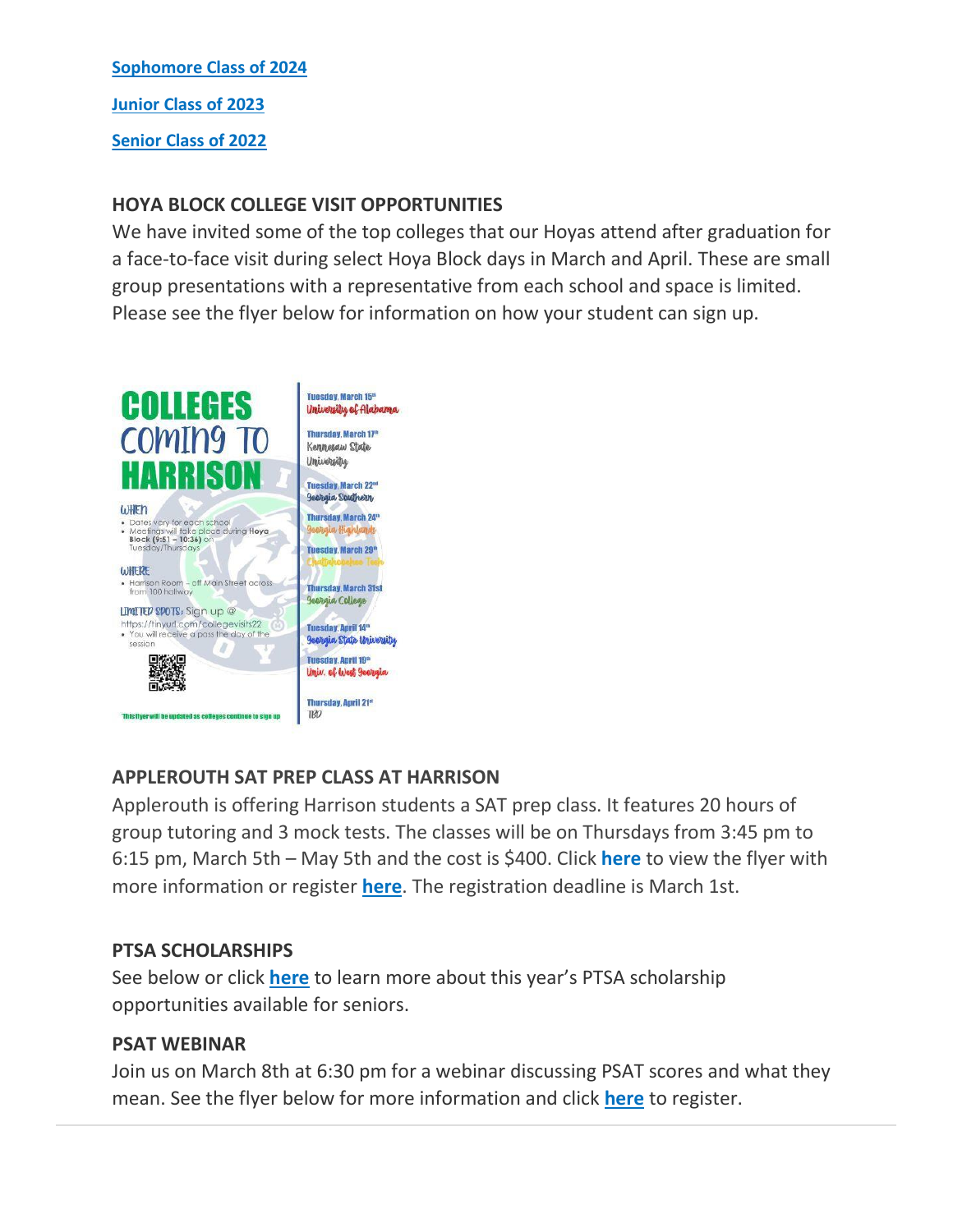

## **SCHOLARSHIP OPPORTUNITIES**

Are you looking for scholarships? Click **[here](http://url503.cobbk12.org/ls/click?upn=lifxRKNE4qaF4JWLXkbAsjh7ycX9GyI4V6qRbFFivNpp-2B3syQ-2BF1CRoHOrZqfnEtQcfUXEzQ4WYketaNTGV3408V8zS1UaS9Mdiay1YDYqUko-2F7m3YIEbQY7FNUfHqgboWCU-2FMo4nH5Qc0ll4-2Ba3ag-3D-3Dc1O8_W-2BfLYUoUwwI1tuGClKRhhPOSepcZIFoXnUIMjiA717kQ1i13BNQTwwJ9cl-2BWArXr6-2FDxoCbNFrRaplJKtN7fZ1o8H42aJHuVG8pdCQnrDMcBsil8tA3F-2FuJsnZ42ksYb6LpErZzqjyoWWLX3uA-2B7jck6Ph54S-2BaxrkILP0X2GJacPRGbyEus7fytHaHvd9AaXiCIziGZlzHfXpCUfJLrqNupjt3uMBwG2m3d0YZB-2BRZORaAKoe6-2F5Ok4lZfiNENE3P6rMkp9PZPfh64f7yc-2FQA-3D-3D)** to access the Scholarship Bulletin or visit the Counseling Department's Website.

### **COBB SCHOOLS FOUNDATION SCHOLARSHIPS**

Cobb Schools Foundation has announced its 2022 scholarship opportunities. Click **[here](http://url503.cobbk12.org/ls/click?upn=HU5K2q0Fz5ADTGboxPzOzV-2FXL0qE7BYVJk79MoYchrZ-2Ff-2FOdLvmkCHlDRa-2FCfR6GepNJjwsIv88e3tF9oGpulEhReEsKb-2B1hUFN2zj3kSymz22WtzalPFI4Qcc1cUyvSzqEI_W-2BfLYUoUwwI1tuGClKRhhPOSepcZIFoXnUIMjiA717kQ1i13BNQTwwJ9cl-2BWArXr6-2FDxoCbNFrRaplJKtN7fZ1o8H42aJHuVG8pdCQnrDMcBsil8tA3F-2FuJsnZ42ksYbI91fny7ZOLWHVLXI-2BVDevOpTxU4WJKg-2FniPMffqoU5t7YdQpnYGRTBpLXEbJCAtDO6YLfXqjMkFu-2BHzL9CvqXoQbpyFlpqeYdD0BVfup6PkTAp0dKdVSpRDSByszEgvSpw6cFWs6BiS5Z-2FzHUyePgg-3D-3D)** to learn more.

#### **WORK PERMIT**

Please click **[here](http://url503.cobbk12.org/ls/click?upn=HU5K2q0Fz5ADTGboxPzOzV-2FXL0qE7BYVJk79MoYchragV5467tisWoPAB9agzSUHDsbqBYccGjiUhV-2FDTHAbpfQ3tb3XltUDiEnSOWDrZrU-3Dt5pl_W-2BfLYUoUwwI1tuGClKRhhPOSepcZIFoXnUIMjiA717kQ1i13BNQTwwJ9cl-2BWArXr6-2FDxoCbNFrRaplJKtN7fZ1o8H42aJHuVG8pdCQnrDMcBsil8tA3F-2FuJsnZ42ksYboNchIx1uL5XqB9hZvCLicZtGqaCLq5IEszs9LRwwZtYz-2BLjuqHx9-2FE36onWLNvvLoCL1jgossbZaV-2FjoW0lXlWeSBW5cgDYuyZx-2BTrlTBLnnZ-2FYVn7k5HhWtX1KpFcWqUu9nmjrZwSIixtGvh5abAA-3D-3D)** for directions for obtaining work permits for students under age 16.

## **SPORTS**

Congratulations to the following athletic programs for their recent wins and strong performances:

• The Girls Basketball team for their win over Marietta HS, 54-44, in the 2nd round of Region play and a big 63-48 win over Hillgrove HS to clinch the Region Championship! The Lady Hoyas beat Colquitt County, 63-34, at home in the 1st round of the State Tournament and also defeated Woodstock HS, 55-48, in the Sweet Sixteen at the Hoya Center. They will host Grayson HS on Tuesday night at 6:00 in the Hoya Center in the Elite 8 game.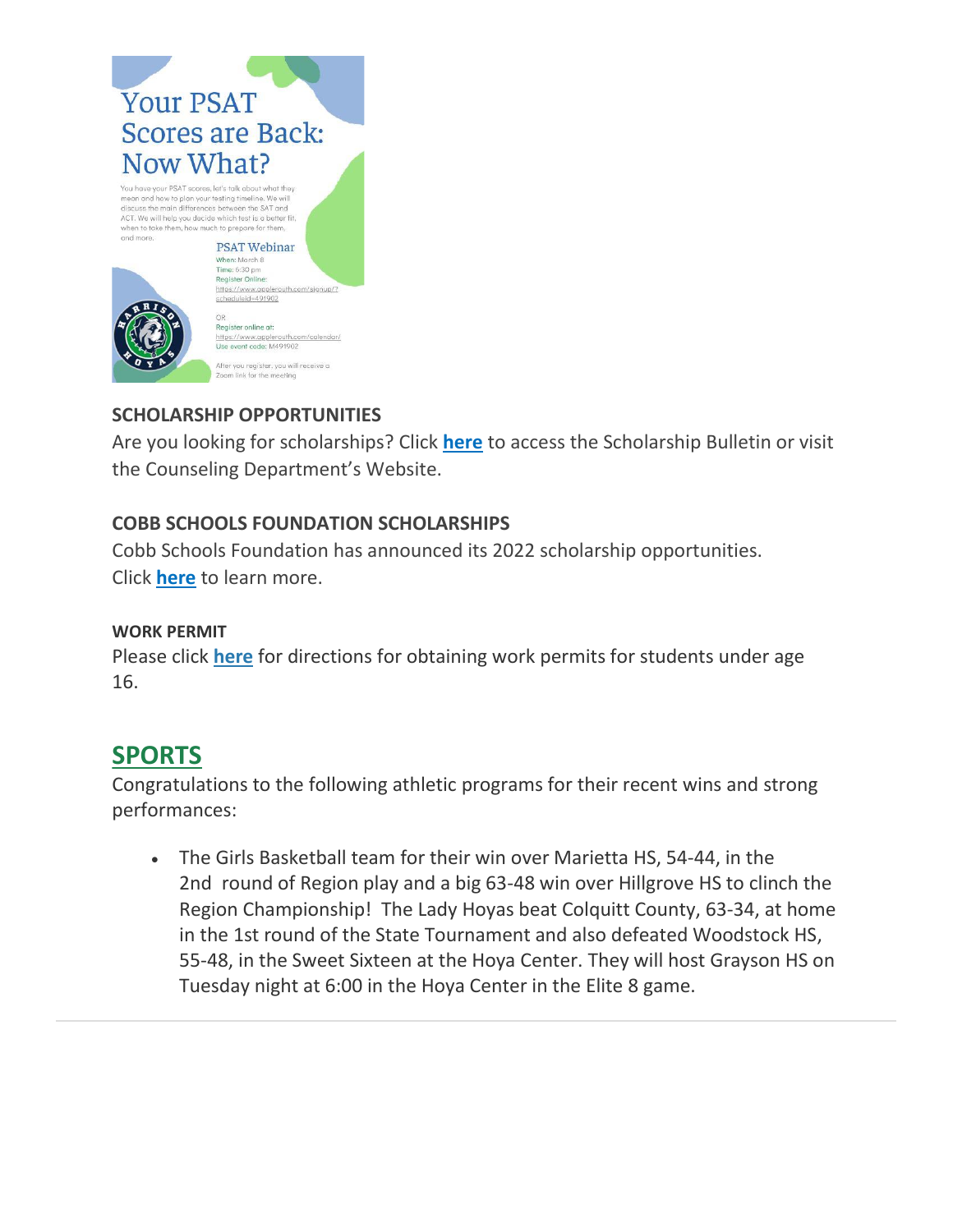

• Wrestlers Landon Jones for his 2nd place finish in the State Tournament at 170 lbs, Tyler Gallegos for his 4th place finish at 138 lbs in State, Bryce Gibbs finishing in 5th place at 195 lbs, and Wyatt Sligh in the top 10 at 126 lbs. Congrats!



- Baseball for opening their season with wins over Milton HS, 12-4, a 5-4 win over Sequoyah HS, beating Walnut Grove HS 9-1 on February 20th, a 3-0 win over McEachern HS, and ending the break with a 3-0 win over Starr's Mill HS at home. There were many strong individual and team performances in all games.
- Boys Soccer for their 4-2 win over Lambert HS on February 15th, a 2-0 win over Blessed Trinity on February 18th, a win over Roswell HS 4-1, and a big 6-2 win over Pope HS on February 25th. There were strong individual and team performances in the 4 games.
- Girls Soccer for their 4-0 win over Lambert HS on Friday, February 15th, a 3-0 win over Blessed Trinity, a 1-0 win over Roswell HS on February 22nd, and another win over Pope HS, 2-0, on February 25th. There were strong individual and team performances in the 4 games.
- Boys Lacrosse for their wins over Milton HS 12-6 on February 16th and a 16-3 win over Woodward Academy on February 19th. There were many strong team and individual performances in both games.